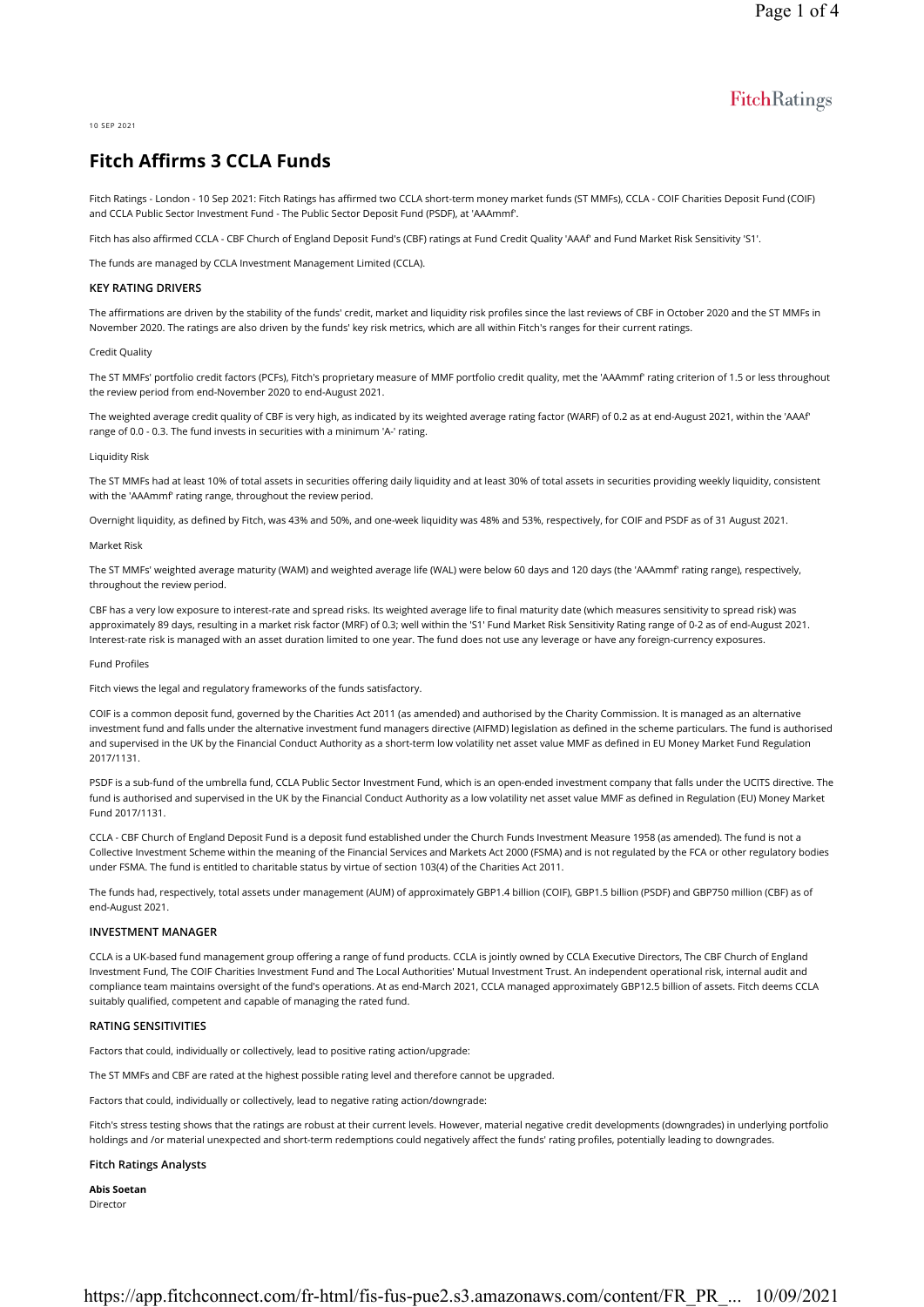Primary Rating Analyst +44 20 3530 1311 Fitch Ratings Ltd 30 North Colonnade, Canary Wharf London E14 5GN

# Sara Malinowsky

Senior Analyst Secondary Rating Analyst +44 20 3530 1683

Minyue Wang, CFA Director Committee Chairperson +44 20 3530 1406

# Media Contacts

Louisa Williams

London +44 20 3530 2452 louisa.williams@thefitchgroup.com

# Rating Actions

| <b>ENTITY/DEBT</b>                                                                  | <b>RATING</b>    |                |          | <b>RECOVERY</b> | <b>PRIOR</b>   |
|-------------------------------------------------------------------------------------|------------------|----------------|----------|-----------------|----------------|
| <b>CCLA - COIF Charities</b><br>Deposit Fund                                        | <b>MMF</b>       | AAAmmf         | Affirmed |                 | AAAmmf         |
| <b>CCLA Public Sector</b><br>Investment Fund - The<br>Public Sector Deposit<br>Fund | <b>MMF</b>       | AAAmmf         | Affirmed |                 | AAAmmf         |
| CCLA - CBF Church of<br><b>England Deposit Fund</b>                                 | Fund Cr Qual Rtg | AAAf           | Affirmed |                 | AAAf           |
|                                                                                     | Sensitivity      | S <sub>1</sub> | Affirmed |                 | S <sub>1</sub> |

# RATINGS KEY OUTLOOK WATCH

| <b>POSITIVE</b> | ۰         | ٠ |
|-----------------|-----------|---|
| <b>NEGATIVE</b> | ۰         | ♦ |
| <b>EVOLVING</b> | $\bullet$ |   |
| <b>STABLE</b>   | ٥         |   |

Applicable Criteria

Bond Fund Rating Criteria (pub.22 Jul 2019)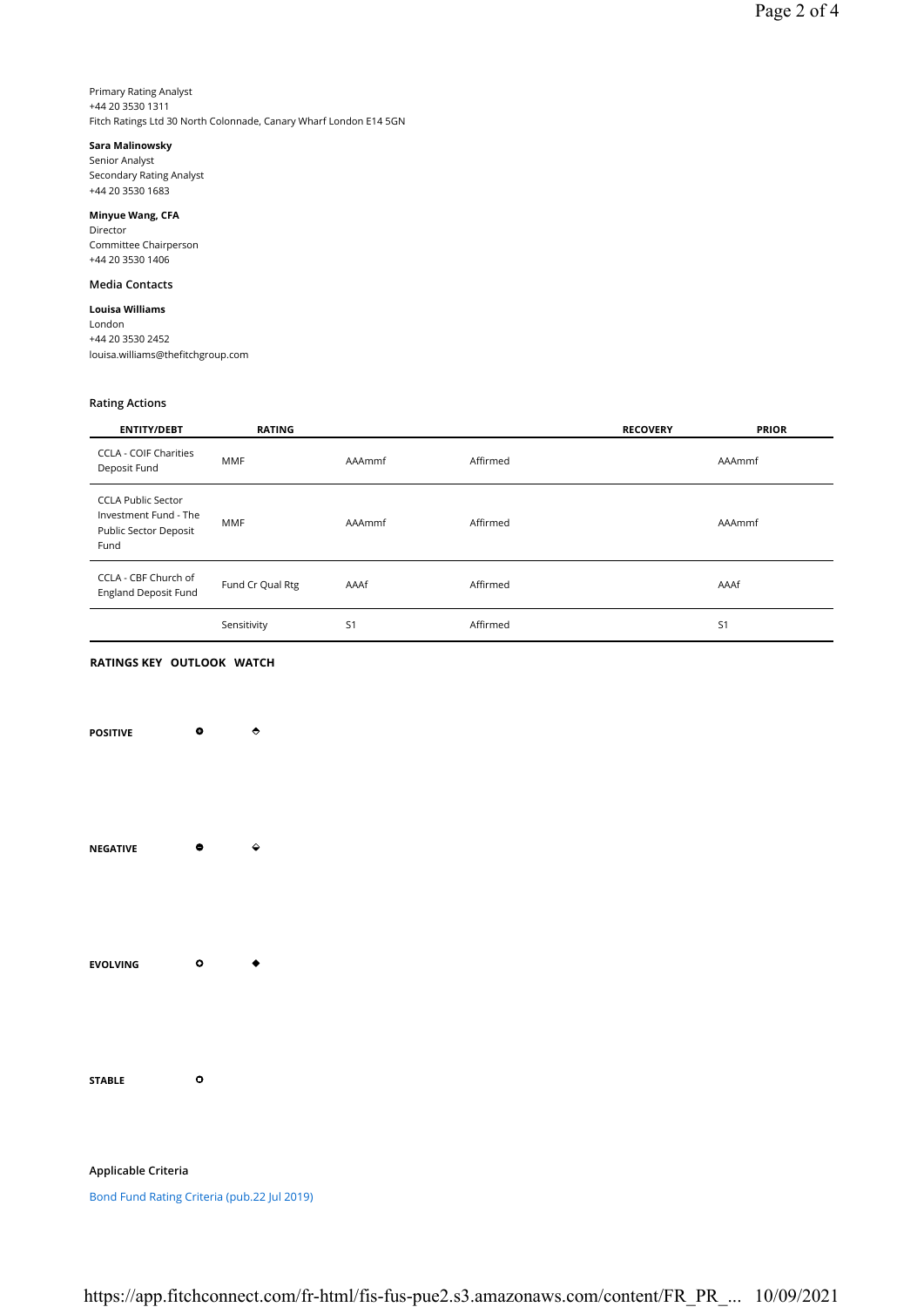Money Market Fund Rating Criteria (pub.22 Apr 2020)

## Additional Disclosures

Solicitation Status

Endorsement Status

### Disclaimer

ALL FITCH CREDIT RATINGS ARE SUBJECT TO CERTAIN LIMITATIONS AND DISCLAIMERS. PLEASE READ THESE LIMITATIONS AND DISCLAIMERS BY FOLLOWING THIS LINK: HTTPS://WWW.FITCHRATINGS.COM/UNDERSTANDINGCREDITRATINGS. IN ADDITION, THE FOLLOWING HTTPS://WWW.FITCHRATINGS.COM/RATING-DEFINITIONS-DOCUMENT DETAILS FITCH'S RATING DEFINITIONS FOR EACH RATING SCALE AND RATING CATEGORIES, INCLUDING DEFINITIONS RELATING TO DEFAULT. PUBLISHED RATINGS, CRITERIA, AND METHODOLOGIES ARE AVAILABLE FROM THIS SITE AT ALL TIMES. FITCH'S CODE OF CONDUCT, CONFIDENTIALITY, CONFLICTS OF INTEREST, AFFILIATE FIREWALL, COMPLIANCE, AND OTHER RELEVANT POLICIES AND PROCEDURES ARE ALSO AVAILABLE FROM THE CODE OF CONDUCT SECTION OF THIS SITE. DIRECTORS AND SHAREHOLDERS RELEVANT INTERESTS ARE AVAILABLE AT HTTPS://WWW.FITCHRATINGS.COM/SITE/REGULATORY. FITCH MAY HAVE PROVIDED ANOTHER PERMISSIBLE SERVICE OR ANCILLARY SERVICE TO THE RATED ENTITY OR ITS RELATED THIRD PARTIES. DETAILS OF PERMISSIBLE SERVICE(S) FOR WHICH THE LEAD ANALYST IS BASED IN AN ESMA- OR FCA-REGISTERED FITCH RATINGS COMPANY (OR BRANCH OF SUCH A COMPANY) OR ANCILLARY SERVICE(S) CAN BE FOUND ON THE ENTITY SUMMARY PAGE FOR THIS ISSUER ON THE FITCH RATINGS WEBSITE.

# Copyright

Copyright © 2021 by Fitch Ratings, Inc., Fitch Ratings Ltd. and its subsidiaries. 33 Whitehall Street, NY, NY 10004. Telephone: 1-800-753-4824, (212) 908-0500. Fax: (212) 480-4435. Reproduction or retransmission in whole or in part is prohibited except by permission. All rights reserved. In issuing and maintaining its ratings and in making other reports (including forecast information), Fitch relies on factual information it receives from issuers and underwriters and from other sources Fitch believes to be credible. Fitch conducts a reasonable investigation of the factual information relied upon by it in accordance with its ratings methodology, and obtains reasonable verification of that information from independent sources, to the extent such sources are available for a given security or in a given jurisdiction. The manner of Fitch's factual investigation and the scope of the third-party verification it obtains will vary depending on the nature of the rated security and its issuer, the requirements and practices in the jurisdiction in which the rated security is offered and sold and/or the issuer is located, the availability and nature of relevant public information, access to the management of the issuer and its advisers, the availability of pre-existing third-party verifications such as audit reports, agreed-upon procedures letters, appraisals, actuarial reports, engineering reports, legal opinions and other reports provided by third parties, the availability of independent and competent third- party verification sources with respect to the particular security or in the particular jurisdiction of the issuer, and a variety of other factors. Users of Fitch's ratings and reports should understand that neither an enhanced factual investigation nor any third-party verification can ensure that all of the information Fitch relies on in connection with a rating or a report will be accurate and complete. Ultimately, the issuer and its advisers are responsible for the accuracy of the information they provide to Fitch and to the market in offering documents and other reports. In issuing its ratings and its reports, Fitch must rely on the work of experts, including independent auditors with respect to financial statements and attorneys with respect to legal and tax matters. Further, ratings and forecasts of financial and other information are inherently forward-looking and embody assumptions and predictions about future events that by their nature cannot be verified as facts. As a result, despite any verification of current facts, ratings and forecasts can be affected by future events or conditions that were not anticipated at the time a rating or forecast was issued or affirmed.

The information in this report is provided "as is" without any representation or warranty of any kind, and Fitch does not represent or warrant that the report or any of its contents will meet any of the requirements of a recipient of the report. A Fitch rating is an opinion as to the creditworthiness of a security. This opinion and reports made by Fitch are based on established criteria and methodologies that Fitch is continuously evaluating and updating. Therefore, ratings and reports are the collective work product of Fitch and no individual, or group of individuals, is solely responsible for a rating or a report. The rating does not address the risk of loss due to risks other than credit risk, unless such risk is specifically mentioned. Fitch is not engaged in the offer or sale of any security. All Fitch reports have shared authorship. Individuals identified in a Fitch report were involved in, but are not solely responsible for, the opinions stated therein. The individuals are named for contact purposes only. A report providing a Fitch rating is neither a prospectus nor a substitute for the information assembled, verified and presented to investors by the issuer and its agents in connection with the sale of the securities. Ratings may be changed or withdrawn at any time for any reason in the sole discretion of Fitch. Fitch does not provide investment advice of any sort. Ratings are not a recommendation to buy, sell, or hold any security. Ratings do not comment on the adequacy of market price, the suitability of any security for a particular investor, or the tax-exempt nature or taxability of payments made in respect to any security. Fitch receives fees from issuers, insurers, guarantors, other obligors, and underwriters for rating securities. Such fees generally vary from US\$1,000 to US\$750,000 (or the applicable currency equivalent) per issue. In certain cases, Fitch will rate all or a number of issues issued by a particular issuer, or insured or guaranteed by a particular insurer or guarantor, for a single annual fee. Such fees are expected to vary from US\$10,000 to US\$1,500,000 (or the applicable currency equivalent). The assignment, publication, or dissemination of a rating by Fitch shall not constitute a consent by Fitch to use its name as an expert in connection with any registration statement filed under the United States securities laws, the Financial Services and Markets Act of 2000 of the United Kingdom, or the securities laws of any particular jurisdiction. Due to the relative efficiency of electronic publishing and distribution, Fitch research may be available to electronic subscribers up to three days earlier than to print subscribers.

For Australia, New Zealand, Taiwan and South Korea only: Fitch Australia Pty Ltd holds an Australian financial services license (AFS license no. 337123) which authorizes it to provide credit ratings to wholesale clients only. Credit ratings information published by Fitch is not intended to be used by persons who are retail clients within the meaning of the Corporations Act 2001

Fitch Ratings, Inc. is registered with the U.S. Securities and Exchange Commission as a Nationally Recognized Statistical Rating Organization (the "NRSRO"). While certain of the NRSRO's credit rating subsidiaries are listed on Item 3 of Form NRSRO and as such are authorized to issue credit ratings on behalf of the NRSRO (see https://www.fitchratings.com/site/regulatory), other credit rating subsidiaries are not listed on Form NRSRO (the "non-NRSROs") and therefore credit ratings issued by those subsidiaries are not issued on behalf of the NRSRO. However, non-NRSRO personnel may participate in determining credit ratings issued by or on behalf of the NRSRO.

## Endorsement policy

Fitch's international credit ratings produced outside the EU or the UK, as the case may be, are endorsed for use by regulated entities within the EU or the UK, respectively, for regulatory purposes, pursuant to the terms of the EU CRA Regulation or the UK Credit Rating Agencies (Amendment etc.) (EU Exit) Regulations 2019, as the case may be. Fitch's approach to endorsement in the EU and the UK can be found on Fitch's Regulatory Affairs page on Fitch's website. The